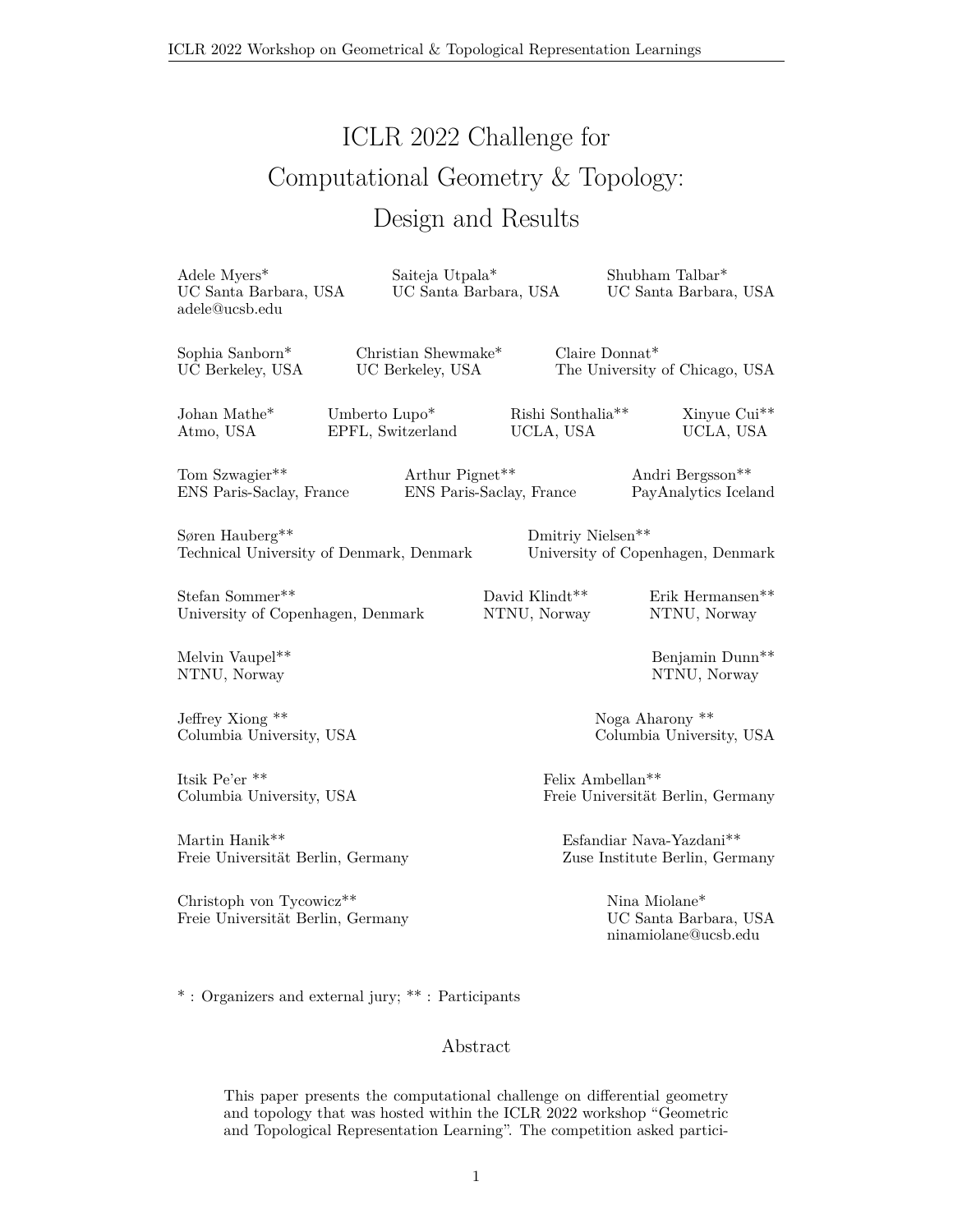pants to provide implementations of machine learning algorithms on manifolds that would respect the API of the open-source software Geomstats (manifold part) and Scikit-Learn (machine learning part) or PyTorch. The challenge attracted seven teams in its two month duration. This paper describes the design of the challenge and summarizes its main findings. Code: [https://github.com/geomstats/challenge-iclr-2022.](https://github.com/geomstats/challenge-iclr-2022)

# 1 Introduction

Traditional statistics and machine learning have been developed for data that lie on Euclidean vector spaces. Geometric statistics and geometric machine learning extend traditional methods to data that lie on nonlinear spaces such as manifolds. Geometric methods use the geometry of the data space as an inductive bias to guide modelling and analysis. This approach has shown great promise in many application domains, ranging from biomedical imaging to palaeontology. However, to date, the adoption of geometric methods has been limited by the scarce availability of open-source and unit-tested implementations of published algorithms. The challenge described in this white paper aimed to fill that gap.

The purpose of this challenge was to foster reproducible research in geometric machine learning, by crowd-sourcing the open-source implementation of learning algorithms on manifolds, as motivated in the ICLR 2021 challenge's white paper [\(Miolane et al., 2021\)](#page-7-0). Participants were asked to contribute code for a published or unpublished algorithm, following Scikit-Learn/Geomstats' or PyTorch's APIs and computational primitives, benchmark it, and demonstrate its use in real-world scenarios.

This white paper is organized as follows. Section [2](#page-1-0) describes the setup of the challenge, including its guidelines and evaluation criteria. Section [3](#page-2-0) summarizes the submissions to the challenge, and Section [4](#page-5-0) describes the principle take-aways of the challenge for the development of geometric learning via the software Geomstats. Section [5](#page-5-1) provides the final ranking of the submissions.

## <span id="page-1-0"></span>2 Setup of the challenge

The challenge was held in conjunction with the workshop "Geometric and Topological Representation Learning" of the International Conference on Learning Representations (ICLR) 2022<sup>[1](#page-1-1)</sup>. Participants were asked to contribute code for a geometric machine learning algorithm, following Scikit-Learn/Geomstats' or PyTorch's APIs and computational primitives, benchmark it, and demonstrate its use in real-world scenarios.

Guidelines Each submission was required to take the form of a Jupyter Notebook. The participants were asked to submit their Jupyter Notebook via Pull Requests (PR) to the GitHub repository of the challenge<sup>[2](#page-1-2)</sup>. This challenge requested Jupyter Notebook submissions because they offer authors a natural way to communicate results that are inherently reproducible, as anyone with access to the notebook may run the notebook to attain the same results.

Teams were accepted and there was no restriction on the number of team members. The principal developers of Geomstats (i.e. the co-authors of Geomstats published papers) were not allowed to participate.

The participants were asked to include the following sections in their submission:

- Introduction: Explain and motivate the choice of learning algorithm.
- Related work and implementations: Contrast the chosen learning algorithms with other algorithms, and describe existing implementations (if any).
- Implementation of the learning algorithm.

<span id="page-1-2"></span><span id="page-1-1"></span><sup>&</sup>lt;sup>1</sup>Workshop "Geometric and Topological Representation Learning":<https://gt-rl.github.io/> <sup>2</sup>Challenge's repository:<https://github.com/geomstats/challenge-iclr-2022>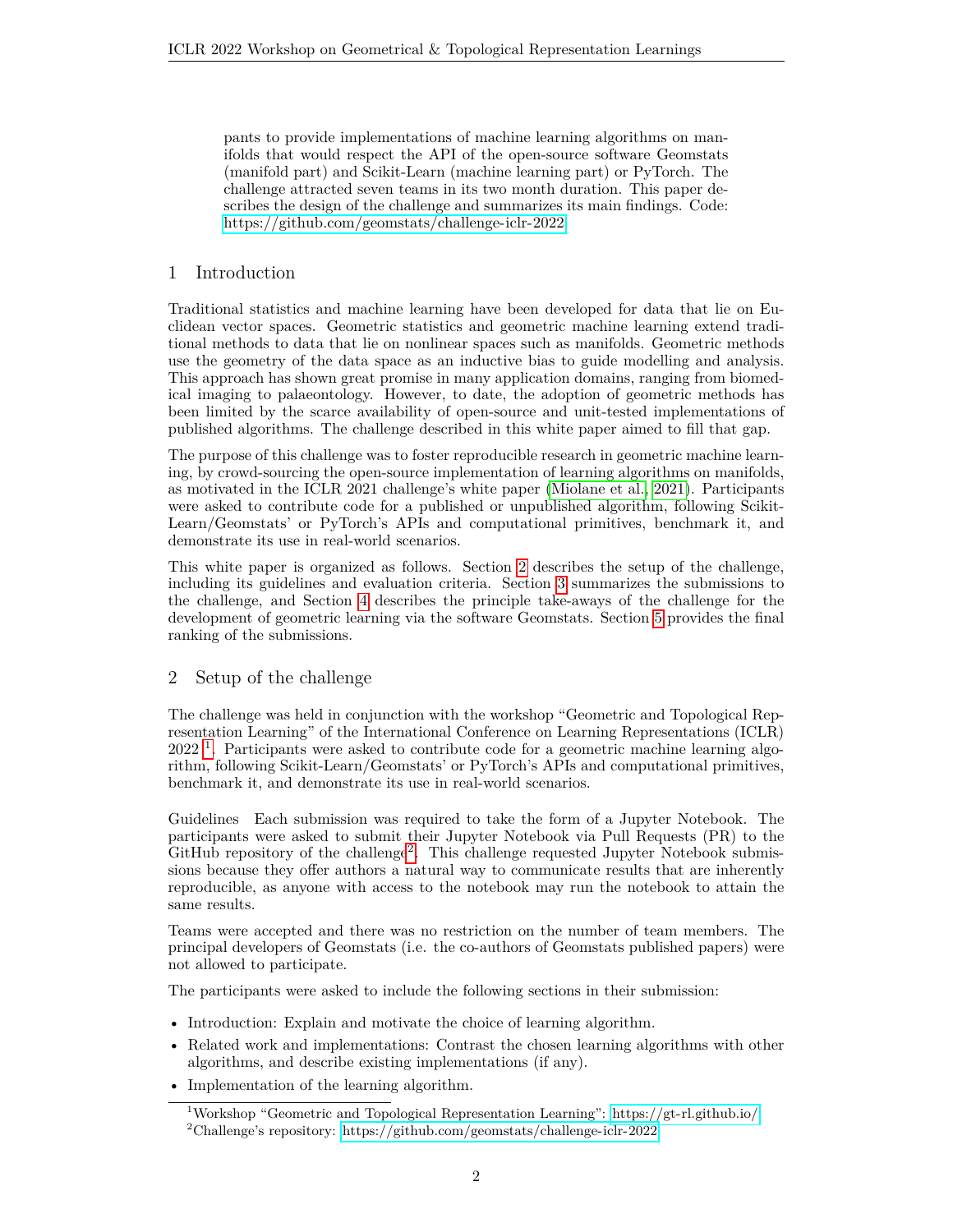- Tests on synthetic datasets and benchmark.
- Application to real-world datasets.

Evaluation criteria: fostering creativity The evaluation criteria were:

- 1. How "interesting"/"important"/"useful" is the learning algorithm? Note that this is a subjective evaluation criterion, where the reviewers evaluated what the implementation of this algorithm brings to the community (regardless of the quality of the code).
- 2. How readable/clean is the implementation? How well does the submission respect Scikit-Learn/Geomstats/PyTorch's APIs? If applicable: does it run across backends?
- 3. Is the submission well-written? Do the docstrings help understand the methods?
- 4. How informative are the tests on synthetic data sets, the benchmarks, and the real-world application?

Note that these criteria were not aimed to reward new learning algorithms, nor learning algorithms that outperform the state-of-the-art. Instead, these criteria were designed to reward clean code and exhaustive tests that will foster reproducible research in geometric learning.

Software engineering practices The participants were also encouraged to use software engineering best practices. Their code should be compatible with Python 3.8 and make an effort to respect the Python style guide PEP8. The Jupyter notebooks were automatically tested when a Pull Request was submitted and the tests were required to pass. If a dataset was used, the dataset had to be public and referenced. Participants could raise GitHub issues and/or request help or guidance at any time through the Geomstats slack workspace. Help and guidance was be provided modulo availability of the maintainers.

Comparison with the ICLR 2021 challenge The ICLR 2022 challenge described here has key differences with the challenge organized in 2021. The ICLR 2021 challenge was purely open-ended; by contrast, this ICLR 2022 challenge was more guided, as to foster computational developments into a restricted area of computational geometry: machine learning on manifolds.

## <span id="page-2-0"></span>3 Submissions to the Challenge

Seven teams participated in the challenge by submitting code before the deadline:

- NeuroSEED in Small Open Reading Frame Proteins (NeuroSEED),
- Wrapped Gaussian Process Regression on Riemannian Manifolds (WGPR),
- Riemannian Stochastic Neighbor Embedding (Rie-SNE),
- Topological Ensemble Detection with Differentiable Yoking (TEDDY),
- Sampler for Brownian Motion on Manifolds (Brownian Motion Sampler),
- Hyperbolic Embedding via Tree Learning (Tree Embedding),
- Sasaki Metric and Applications in Geodesic Analysis (Sasaki).

This section provides a summary of the submissions. In these summaries, we group the submissions into three categories:

- General Methods: these submissions implement tools that can be applied to any Riemannian Manifold (WGPR, Rie-SNE, Brownian Motion Sampler).
- Metric-Specific: these submissions focus on implementing a specific metric (Tree Embedding, Sasaki Metric).
- Application Driven: for these submissions, the geometry is present in the data, and a geometric machine learning method has been designed for a particular application (TEDDY, NeuroSEED).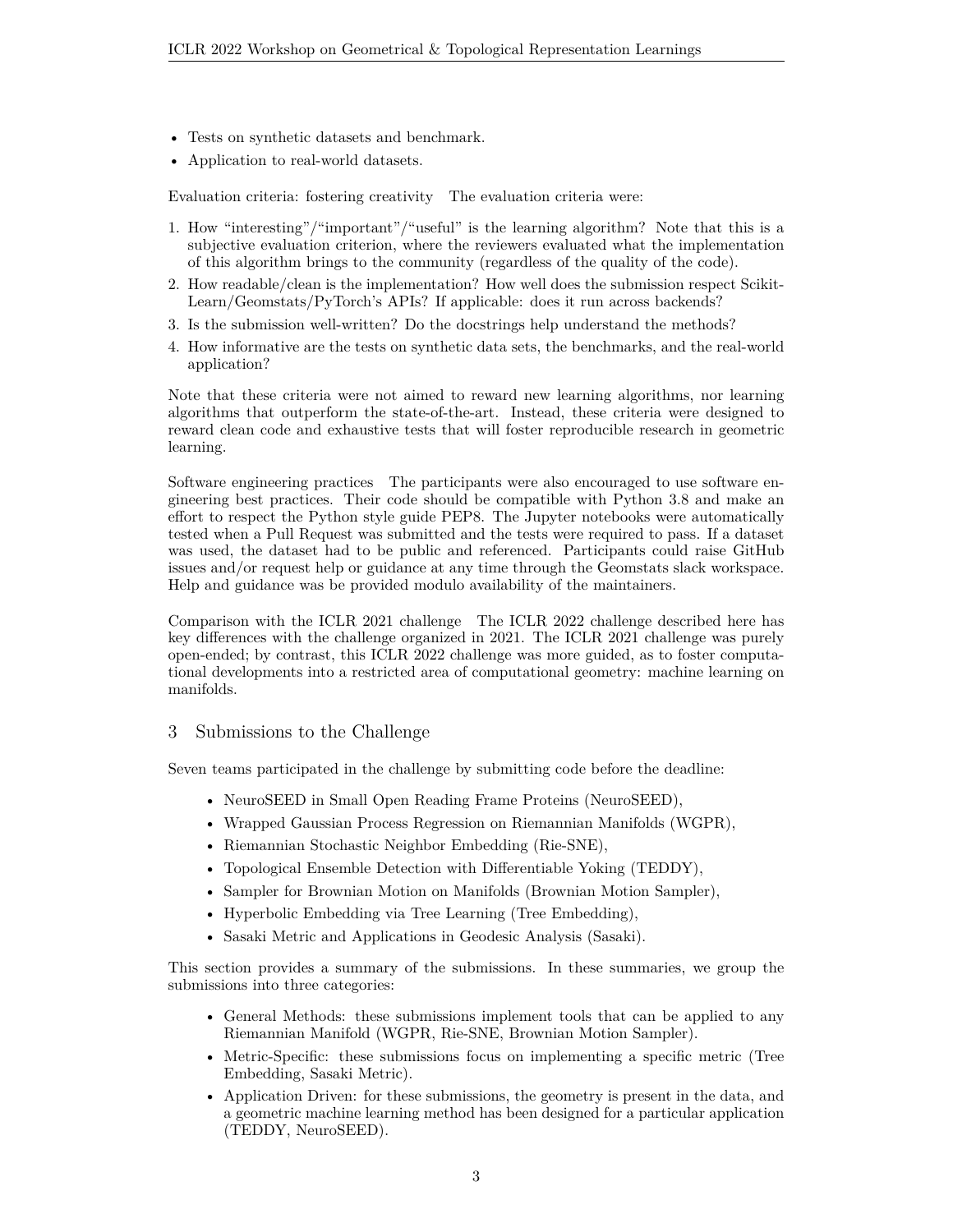#### 3.1 General Methods

These submissions implement general tools which could theoretically be applied to any manifold.

Riemannian Stochastic Neighbor Embedding (Rie-SNE) Stochastic neighbor embedding (SNE) [\(Hinton & Roweis, 2003;](#page-7-1) [van der Maaten & Hinton, 2008\)](#page-7-2) aims to represent highdimensional data clusters in lower dimensional space to make clustering visualization easier. The vast majority of dimensionality reduction techniques assume that data resides on a Euclidean domain, which presents problems when data lie in more complex spaces. This submission developed an extension of SNE that generalizes SNE to Riemannian manifolds [\(Bergsson & Hauberg, 2022\)](#page-6-0). Rie-SNE reduces the dimensionality of a set of data by "projecting" the high dimensional data onto a lower dimensional manifold, where data is easier to visualize. Rie-SNE does this by using a Riemannian probability distribution rather than a Gaussian one when computing high-dimensional similarities between data points. The team tested their submission on synthetic data (MNIST data points mapped to a 784 dimensionsional sphere) and compared their manifold clustering visualization result to results from a traditional data visualization algorithm: tangent PCA [\(Fletcher et al., 2004\)](#page-6-1). They found that the clustering structure in every set of data is significantly more evident in Rie-SNE than it is in tangent PCA. Tangent PCA distorted structure while Rie-SNE did not.

Wrapped Gaussian Process Regression on Riemannian Manifolds (WGPR) This submission implements a method for nonlinear regression on Riemannian manifolds. Although regression for datasets lying on Euclidean spaces is a well-established field, not many methods exist for data on Riemannian manifolds; they are either too simple like Geodesic Regression [\(Thomas Fletcher, 2013\)](#page-7-3), or they lack interpretability. Gaussian Process Regression (GPR) [\(Goertler et al., 2019\)](#page-7-4) is a well-known nonlinear regression method which incorporates prior knowledge about the data distribution in Euclidean spaces. [\(Mallasto & Feragen, 2018\)](#page-7-5) generalize it to data lying on Riemannian manifolds using manifold-preserving tools, such as the ones implemented in Geomstats. This submission proposes an implementation of the latter's "Wrapped Gaussian Process Regression" in Geomstats and shows that it has many advantages over related Euclidean and geodesic models on synthetic examples (toy data on a sphere) as well as real life ones (diffusion Tensor Imaging in the corpus callosum).

Sampler for Brownian Motion on Manifolds Brownian motion, also known as the "random walk", is common in physical systems. The scope of this submission is to implement a sampler for Brownian motion with non-trivial covariance on manifolds in Geomstats. In other words, the submission designs a random walk such that the possible (random) positions at an arbitrary time  $t$  are distributed according to a distribution of choice (for example, Normal distribution). They achieve this via stochastic development of Euclidean Brownian motion using the bundle of linear frames (the frame bundle). The project demonstrates implementation on a two-dimensional sphere, but their method should work on general manifolds.

Geomstats implementation WGPR has been implemented into Geomstats as a tool for manifold regression. Rie-SNE provides a suggestion for visualizing high-dimensional data clustering. Currently, Geomstats does not utilize stochastic development on any manifolds. The Brownian motion submission proposes one way to do this.

#### 3.2 Metric-Specific

Both the Tree Embedding and the Sasaki Metric submissions proposed implementations of a specific metric. Both submissions can be applied to any Riemannian manifold.

The Tree Embedding submission aims to provide a tool for visualizing tree-structured data in two dimensions. The Tree Embedding team utilized TreeRep [\(Sonthalia & Gilbert, 2020\)](#page-7-6) (a recent tree learning algorithm) and Sakar's algorithm [\(Sarkar, 2012\)](#page-7-7) to embed data in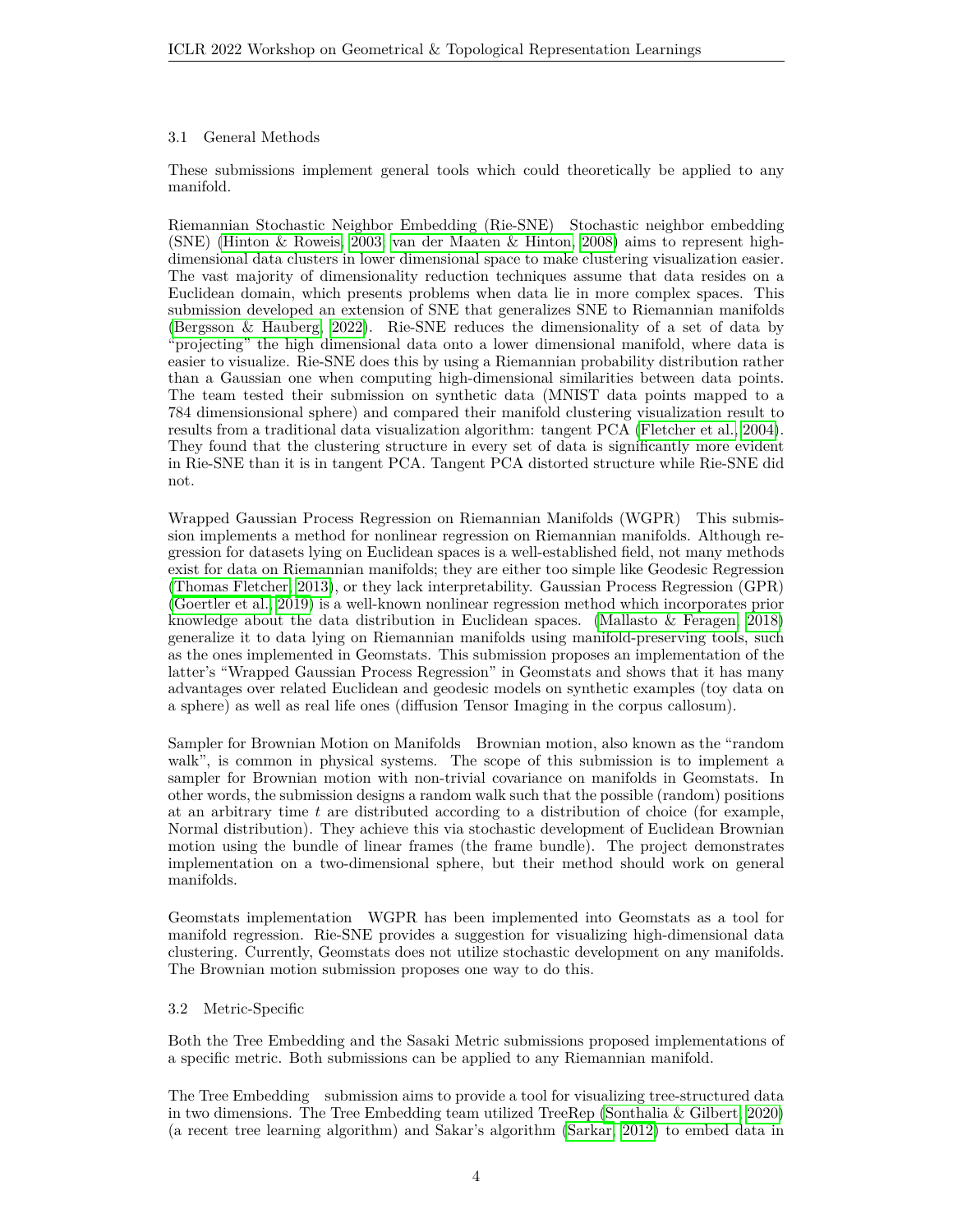tree structures and then reduce the dimensionality of the data set for ease of visualization. This submission will work best on data sets that lie on manifolds equipped with a metric that is close to a tree metric, but this submission is equipped to handle data with any structure. TreeRep is an algorithm which can either (i) take a tree metric and construct a tree structure or (ii) take a non-tree metric and construct a tree structure that best approximates a tree metric for that data. Their program learns a tree from a distance matrix, which represents data in a metric space. Then, their program embeds (weighted) trees in a 2D hyperbolic space (PoincareDisk from Geomstats) using Sakar's algorithm. The final result helps visualize data as a two-dimensional tree structure. They tested their pipeline on synthetic data generated by taking random points in a high-dimensional hyperbolic manifold. They also tested their pipeline on the Karate Dataset [\(Girvan & Newman, 2002\)](#page-7-8) and the CS Ph.D. dataset [\(De Nooy et al., 2018\)](#page-6-2). They showed that the popular "optimization-based methods" take much longer and do not necessarily produce better results.

The Sasaki submission implemented and tested a new SasakiMetric class, which will be implemented as a subclass of the RiemannianMetric class in Geomstats. The SasakiMetric subclass will be a valuable tool in Geomstats because the Sasaki metric is suitable for comparing geodesics on manifolds. It is also a natural choice of Riemannian structure for operating on tangent bundles of manifolds. Because the Sasaki metric is well-suited for comparing distances between geodesics on a manifold, it is extremely useful for comparing longitudinal data. As proof, the group tested their submission by calculating the mean trend for longitudinal rat scull data, from Vilmann's rat data set [\(Bookstein, 1992\)](#page-6-3). In the study, eight landmark measurements were made on 18 rat sculls at various stages in the rat's life. Thus one "trajectory" in this case corresponds to a sequence of landmark measurements performed on one rat throughout its lifetime. Removing scaling and rotations, this team represented the data as points in the Kendall's shape space. They then used geodesic regression to fit a geodesic to each trajectory, and geodesics were canonically identified with points in the tangent bundle. They used computational primitives of Geomstats to calculate the mean trajectory (with respect to the Sasaki metric on the tangent bundle of Kendall's shape space) across all rats for each landmark, and they showed that this mean was reasonable.

Geomstats implementation The Tree Embedding submission presents a 2D visualization method, which is akin to manifold embedding or Riemannian manifold learning within a metric space. In addition to its tree representation capabilities, this submission could be valuable for future Geomstats implementation by providing tools for generating a 2D hyperbolic space from data in a (tree-like) metric space. The SasakiMetric is currently being implemented in Geomstats as a subclass of RiemannianMetric. It will provide a new geometry that existing Geomstats methods can be run on, which will open additional doors to new machine learning opportunities.

#### 3.3 Application-Driven

Application-driven submissions aim to implement a geometric learning algorithm for a particular type of data with a specific geometric structure. Both the TEDDY and NeuroSEED submissions fit in this category.

TEDDY provides a first proof-of-concept for the problem of clustering based on topological signatures in a dataset. They built an unsupervised clustering algorithm that can separate neural ensembles tuned to distinct latent variable manifolds, including:  $\mathbb{T}^2$ ,  $\mathbb{S}^1$ ,  $SO(3)$ , and  $\mathbb{R}^2$ . In other words, TEDDY uses topological data analysis (TDA) to identify clusters in the dataset through their topological signatures. Note that this algorithm does not learn the manifold itself, but it does learn the topology of the space. Without this geometric prior, these clusters can be hard to identify, which highlights the importance of geometry in data science. Moreover, the proposed method rests on a continuous (over-parametrized) relaxation to a discrete optimization problem, i.e., clustering. The team applies their method to the clustering of neurons, but the application could extend into many fields. Experiments are performed on simulated data, which they generated using Geomstats.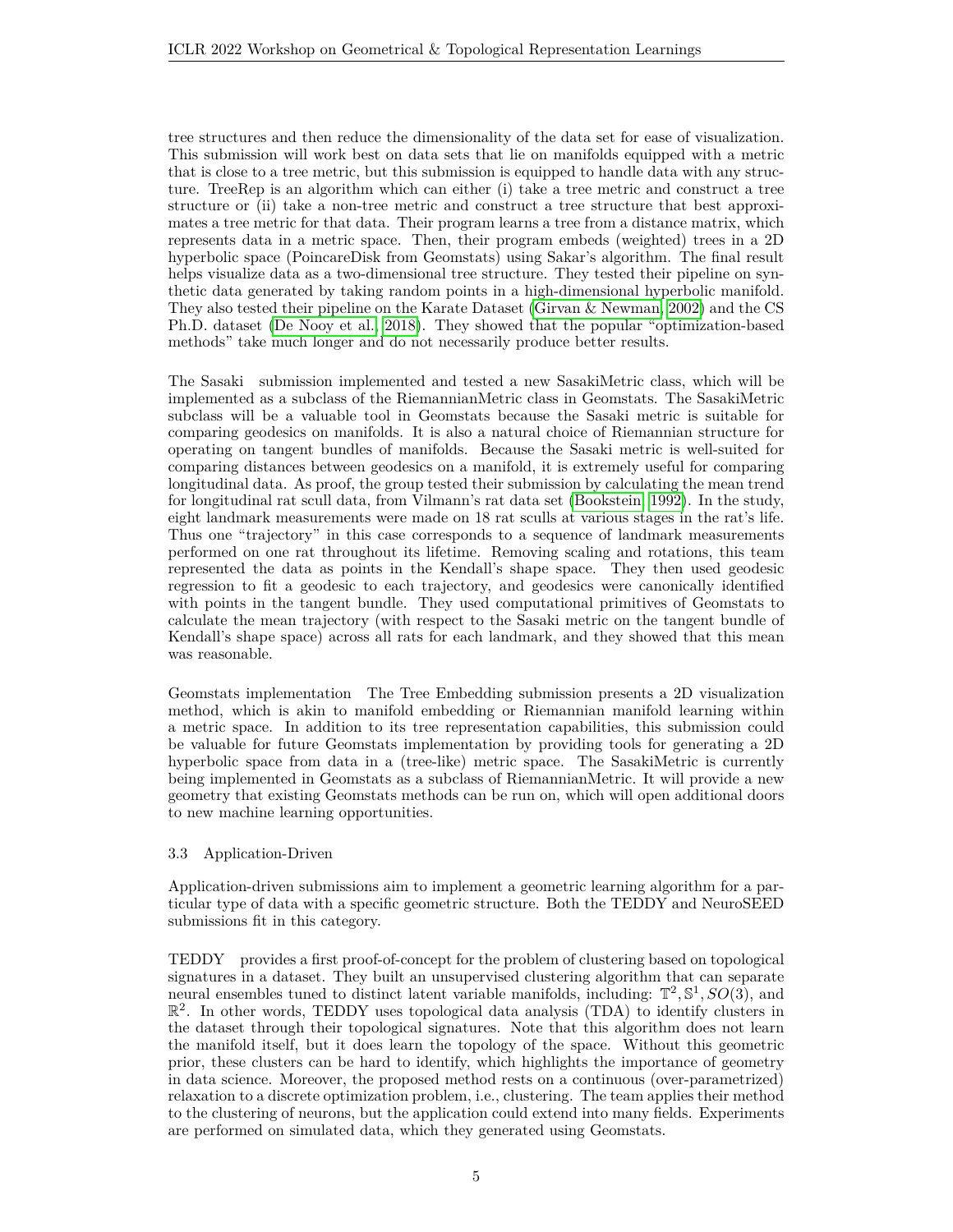NeuroSeed targets the field of genetics – more specifically, smORFs. smORFs are small proteins that are used in cells across an enormous range of functions. The "distance between small-proteins" is an important quantity because it will (i) bring us closer to classifying small proteins, and (ii) help us identify which genetic sequence each small protein comes from. Existing methods only analyze "smORFs distances" in Euclidean space. The NeuroSEED submission analyzes smORF distances in hyperbolic space and proves that this approach is more efficient and yields more accurate results. They use Geomstats' PoincareBall (a hyperbolic manifold) to calculate hyperbolic distance with a novel unsupervised manifold embedding method. Their model uses a recurrent neural network to produce an encoder that has learned how to accurately estimate the Levenshtein Distance between two given sequences and embed them onto a given topology. Experiments are performed on the SmORFinder dataset [\(Dur\)](#page-6-4). Their results illustrate that hyperbolic spaces are powerful geometries for representing hierarchies in data.

Geomstats implementation Both submissions are rather tailored to their applications, which makes them extremely powerful for their respective fields. It would be interesting to abstract them and generalize them for integration into Geomstats. For example, TEDDY could be structured to identify a wider range of topologies in datasets. NeuroSEED could help us create a general embedding encoder, whose goal is to respect a distance matrix given as input.

# <span id="page-5-0"></span>4 Take-Aways for Geomstats

Sampling In contrast to other existing libraries coupling probability and geometry, such as Geoopt [\(Kochurov et al., 2019\)](#page-7-9), Geomstats does not have a sampling module. The contribution "Brownian motion on manifolds" opens the door to creating such a module. In tandem with a sampling module, we could consider extending Geomstats' probability module that provides probability densities on manifolds.

Data sets While Geomstats provides open-source data sets as resources for program testing, we saw that many participants used data sets from outside sources. This indicates that Geomstats could be improved by providing more sample data sets on manifolds. The submissions of the challenge pulled new open-source manifold-valued data sets that we can use to enrich the library's available data sets:

- Synthetic data sets of neural signals,
- SmORF data sets (which can be embedded in hyperbolic manifolds),
- CS PhD data sets (which can be embedded in hyperbolic manifolds).

Data visualization with manifold embedding Many of the submissions provided excellent examples for manifold embedding. For example, the Tree Embedding submission demonstrated how to embed a data set into a tree metric, and Rie-SNE demonstrated how to visualize high-dimensional data clustering by embedding the clusters into a two-dimensional image. Both serve as excellent resources for visualizing high-dimensional manifold data.

Manifold regression WPGR provides a method that can perform regression on Riemannian manifolds for trajectories that are not geodesics. This is an extremely valuable tool, and the team has implemented this into Geomstats.

New metric implementation The Sasaki team is currently working on implementing their SasakiMetric class in Geomstats as a subclass of the RiemannianMetric class.

## <span id="page-5-1"></span>5 Final ranking

The Condorcet method was used to rank the submissions and decide on the winners. Each team whose submission respected the guidelines was given one vote in the decision process. The other judges were selected Geomstats maintainers and collaborators.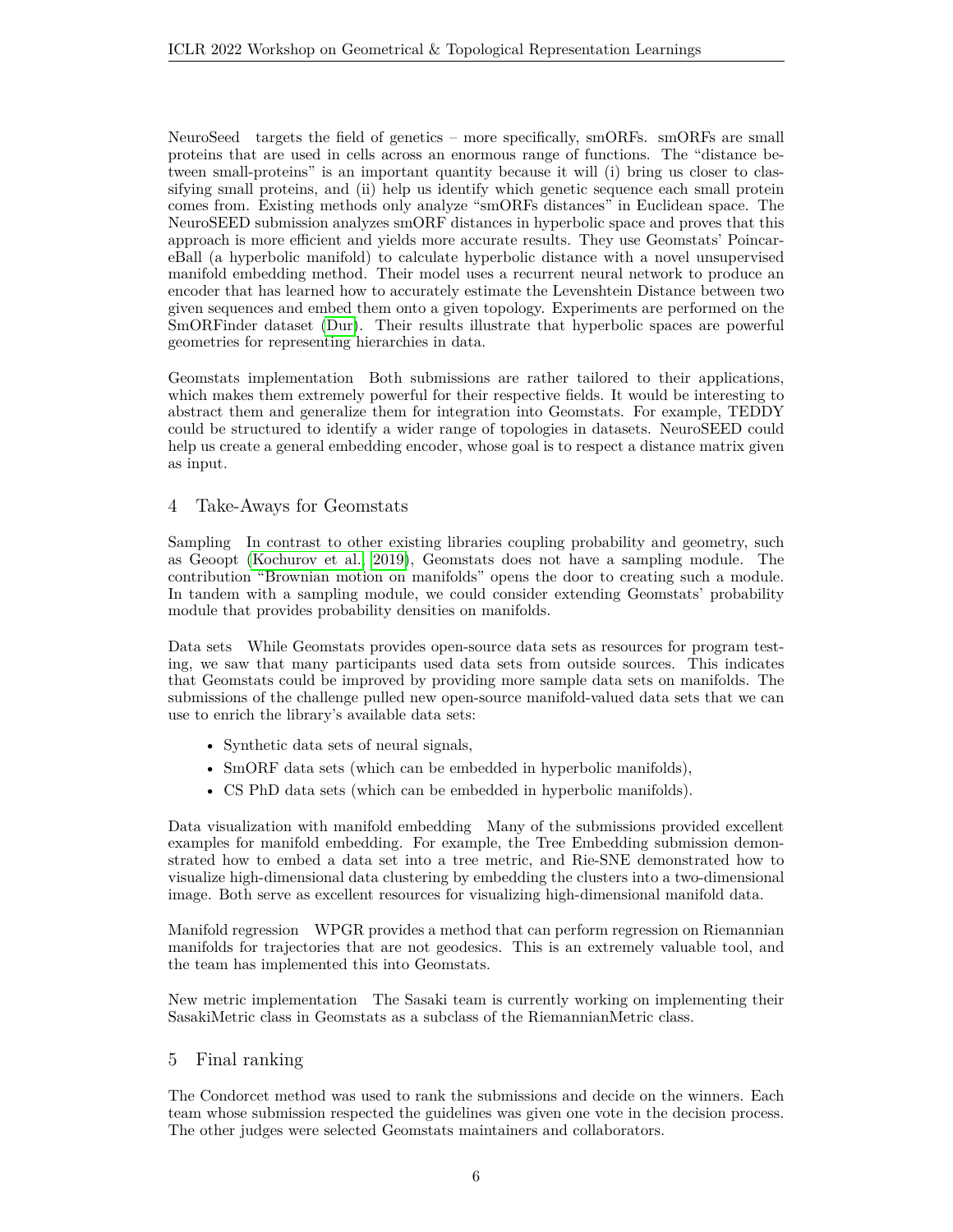Each team and each judge was asked to vote based on the evaluation criteria listed earlier in this document. Each team and each judge put in a vote for the three best submissions. Each of the three preferences had to be different: e.g. one could not select the same Jupyter Notebook for both first and second place. The votes remained secret. Only the four highest ranking submissions are published here:

- 1. Hyperbolic Embedding via Tree Learning,
- 2. Wrapped Gaussian Process Regression on Riemannian Manifolds,
- 3. Riemannian Stochastic Neighbor Embedding,
- 4. Sasaki Metric and Applications in Geodesic Analysis.

Regardless of this final ranking, we would like to stress that all the submissions were of very high quality. We warmly congratulate all the participants.

#### Author Contributions

Nina Miolane led the organization of the challenge. Nina Miolane, Saiteja Utpala, and Shubham Talbar were responsible for the GitHub repository. Adele Myers analyzed and summarized the results of the challenge. Adele Myers, Saiteja Utpala, Shubham Talbar, Sophia Sanborn, Christian Shewmake, Claire Donnat, Johan Mathe, and Umberto Lupo were the external reviewers in the evaluation process. The remaining authors of this white paper were the participants of the challenge.

#### Acknowledgments

The authors would like the thank the organizers of the ICLR 2022 workshop "Geometrical and Topological Representation Learning" for their valuable support in the organization of the challenge and specifically Bastian Rieck for his availability and help.

#### 6 Conclusion

This white paper presented the motivations behind the organization of the "Computational Geometric and Topological Challenge" at the ICLR 2022 workshop "Geometric and Topological Representation Learning" and summarized the findings from the participants' submissions.

The submissions implemented methods for: data regression on manifolds (WGPR), manifold visualization through manifold embedding (Rie-SNE and Tree Embedding), clustering through manifold embedding (NeuroSEED), clustering through an unsupervised topology learning algorithm (TEDDY), and sampling from Brownian motion. Another submission implemented a new SasakiMetric class in Geomstats (Sasaki) and showcased learning algorithms on it.

#### <span id="page-6-4"></span>References

- <span id="page-6-0"></span>Andri Bergsson and Søren Hauberg. Visualizing Riemannian data with Rie-SNE. In arXiv preprint, 2022.
- <span id="page-6-3"></span>Fred L. Bookstein. Morphometric Tools for Landmark Data. Cambridge University Press, January 1992. doi: 10.1017/cbo9780511573064.
- <span id="page-6-2"></span>Wouter De Nooy, Andrej Mrvar, and Vladimir Batagelj. Exploratory Social Network Analysis with Pajek: Revised and Expanded Edition for Updated Software. Structural Analysis in the Social Sciences. Cambridge University Press, 3 edition, 2018. doi: 10.1017/9781108565691.
- <span id="page-6-1"></span>P.T. Fletcher, C. Lu, S.M. Pizer, and S. Joshi. Principal geodesic analysis for the study of nonlinear statistics of shape. IEEE Transactions on Medical Imaging, 23(8):995–1005, August 2004. doi: 10.1109/tmi.2004.831793.